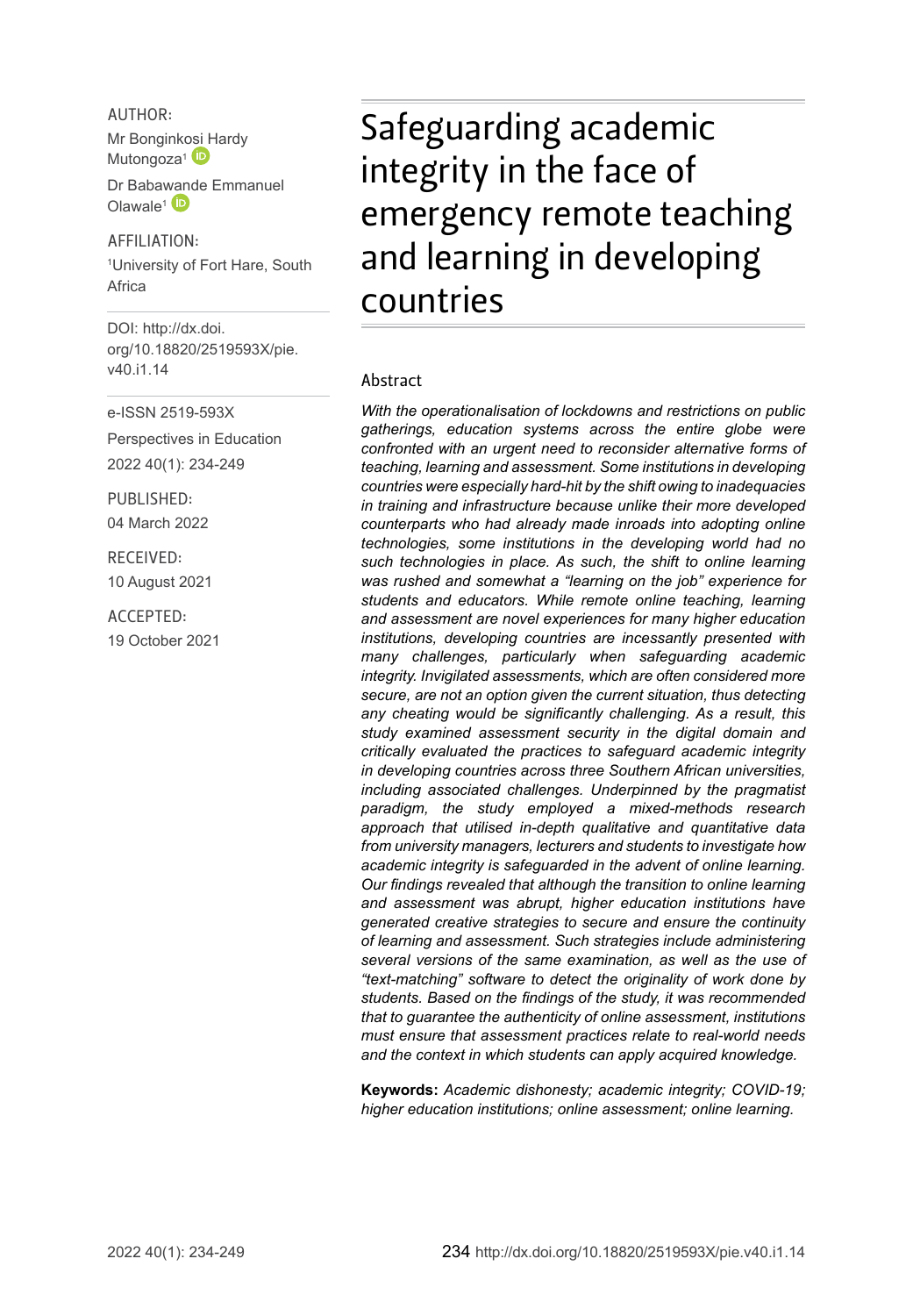# 1. Introduction

The COVID-19 outbreak posed a serious threat to several sectors, including the higher education sector. As such, most educational institutions were forced to choose between closing their doors or going online due to the new constraints imposed by the COVID-19 pandemic. Investigating the higher education sector's ability to adapt to changing circumstances is more important than ever to handle the uncertainty and developing scenarios connected with the pressing problem of the COVID-19 pandemic and consequent lockdowns, especially in developing countries. While the majority of institutions in the developed world had already made advances into embracing internet technologies before the COVID-19 pandemic, most institutions in developing countries continue to struggle due to a lack of digital expertise and infrastructure. The pandemic, therefore, necessitated an abrupt shift in teaching, learning as well as assessment practices, prompted by concerns about the efficacy, validity and adaptability of internal quality assurance procedures in the developing world (Cirlan & Loukkola, 2021).

While studies comparing academic misconduct in face-to-face and online classes consistently reveal that conventional face-to-face classes had higher rates of self-reported misconduct (Kidwell & Kent, 2008; Hart & Morgan, 2010; Eaton, 2020), such studies reveal students' maturity levels as an important factor that puts them at risk of academic misconduct (Bertram *et al.,* 2015). Therefore, given that emergency remote learning in the case of the COVID-19 outbreak is not the same as online learning, although the technology resources for content delivery may be similar (Eaton, 2020; Hodges *et al*., 2020), thousands of students and educators were suddenly found working in online environments with little to no training, expertise, and motivation (Eaton, 2020). Educators who had never taught online before had little or no opportunity to think about how assessment in e-learning contexts differs from how students are assessed in face-to-face settings (Eaton & Turner, 2020). Accordingly, many educators had little or no opportunity to examine the implications of these decisions in terms of academic integrity and how it could be safeguarded in the face of emergency remote teaching and learning.

## 2. Problem statement

While the adoption of online technologies was lauded as the solution to educational challenges that confronted higher education in the face of the COVID-19 pandemic, the developing world continues to struggle in the adoption of technologies in learning and assessment (Daniels, Geogan & Parker, 2021; Muhuro & Kang'ethe, 2021). It is contended that teaching, learning and assessment have been difficult to adapt in the developing world and poor communities owing to challenges such as lack of resources, lack of training, lack of adequate infrastructure and many other factors (Mncube, Mutongoza & Olawale, 2021; Guangul *et al*., 2020). Effective online assessment, therefore, became difficult to deliver as evidenced in increases in cheating (Chala, 2021). Institutions in the developing world were therefore thrust into a precarious position where they had to rethink assessment practices to effectively measure the progression of students in higher education institutions (Korkmaz & Toraman, 2020; Muhuro & Kang'ethe, 2021). This study, therefore, sought to examine assessment security in the digital domain and to critically evaluate the effectiveness of assessment practices in developing countries across three Southern African universities. One university was selected from each of the countries, namely Botswana, Zimbabwe and South Africa.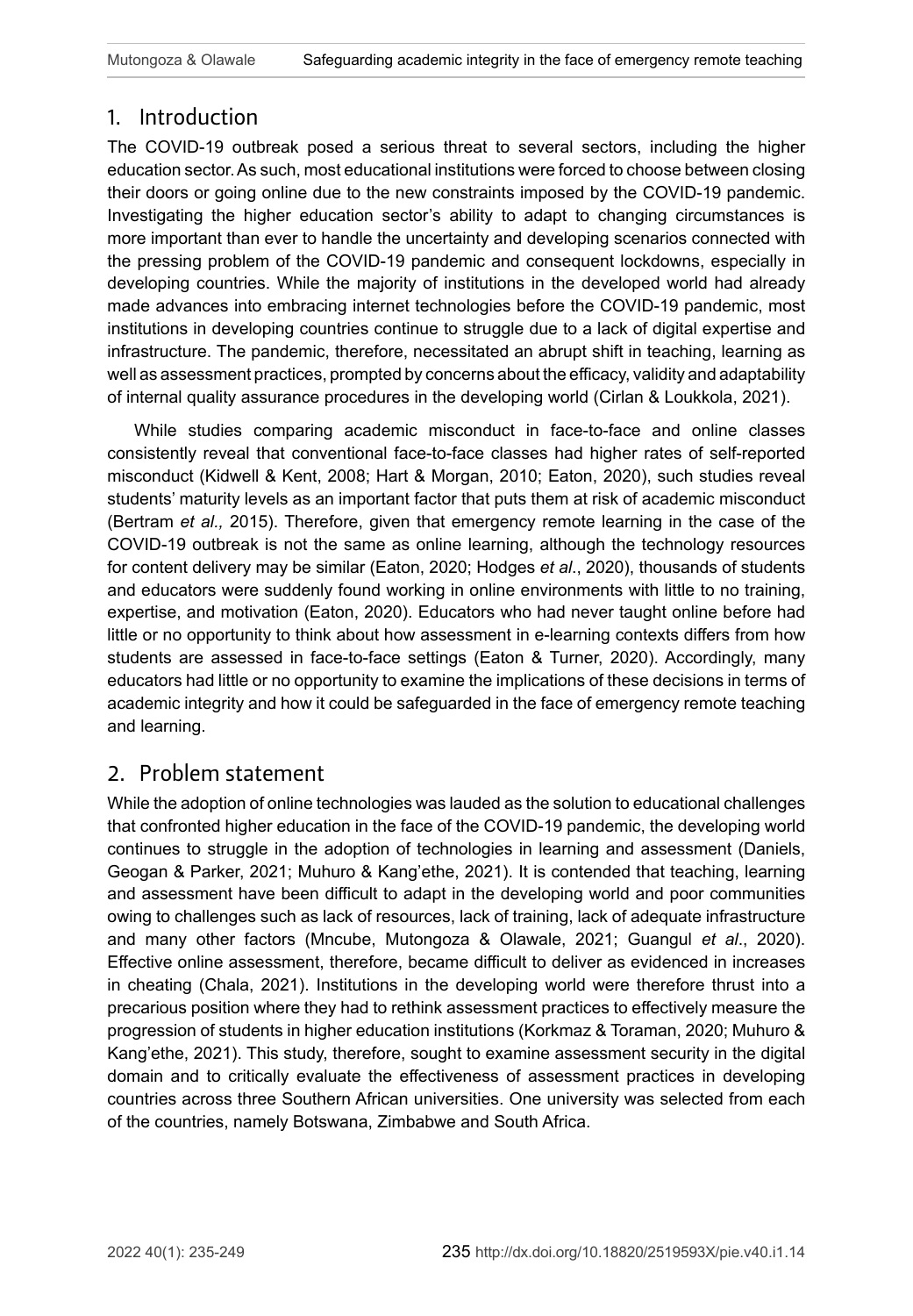#### 3. Research questions

- i. What strategies have been used to enhance assessment security in the digital domain?
- ii. To what extent do these assessment practices safeguard academic integrity?

#### 4. Literature review

## 4.1 An overview of academic integrity

The concept of academic integrity relies on five values namely: responsibility, respect, honesty, fairness and trust (Bretag, 2016; McCabe, 2016). It is argued that these five values are critical in addressing academic conduct in institutions of learning (Eaton & Turner, 2020). Bretag (2016) argues that academic integrity is the code of conduct in academia. Ultimately, academic integrity lays the foundation for students for a vibrant academic life and responsible citizenship (International Center for Academic Integrity [ICAI], 2021). Cheating in academic circles contradicts the very principles upon which academic integrity is founded (McCabe, 2016). Cheating is defined as any action or attempt aimed at gaining an unfair advantage over other students by undermining the values of academic integrity (Vučković *et al*., 2020). Cheating typically happens in four ways: (i) information transfer between individuals, (ii) the use of assisting tools, (iii) exploitation of weakness and (iv) copying answers or information (Chala, 2021). This, therefore, raises the critical question of how much is actually being learnt, which has implications for professional careers beyond university.

While learning happens in three domains, namely the cognitive domain, affective domain and psychomotor domain, this study focuses on assessment in the cognitive domain. Learning in this domain is typically measured through class discussions, tutorials, quizzes and problembased learning amongst many others (Kasilingam & Chinnavan, 2014). The cognitive domain involves the development of mental skills and the acquisition of knowledge as measured by six categories. The categories involve students' ability to recall information (knowledge), the ability to understand the meaning of what is known (comprehension), ability to utilise knowledge in a new situation (application), ability to differentiate between fact and opinion (analysis), ability to integrate different concepts in order to establish a new meaning (synthesis) and the ability to judge the importance of concepts (evaluation) (Bloom *et al*., 1956; Hoque, 2016).

# 4.2 Assessment in developing countries

While debates on academic integrity have been ongoing, the abrupt adoption of online learning in the developing world makes it more critical for a review of assessment practices. Alin (2020) contends that the emergency adoption of online learning in developing countries resulted in a continuation of face-to-face assessment practices by faculty members. As a result, students began to attain higher grades than they would generally do in face-to-face assessments (Fontaine, Frenette & Herbert, 2020). The three main purposes for conducting assessment in higher education institutions are summed up in three main agendas: (i) provide support for learning through appropriate feedback systems in conjunction with formative and summative assessment; (ii) to entrench accountability by providing evidence of learning and (iii) to provide certification for intended outcomes, progress and transfer (Guangul *et al*., 2020). The COVID-19 stringency has forced institutions to adopt remote assessment and learning methodologies, albeit with relatively limited preparation of institutions, students and educators (Mncube *et al*., 2021; Reedy *et al*., 2021). Remote assessment can be classified into two broad categories namely proctored exams and open-ended assessments.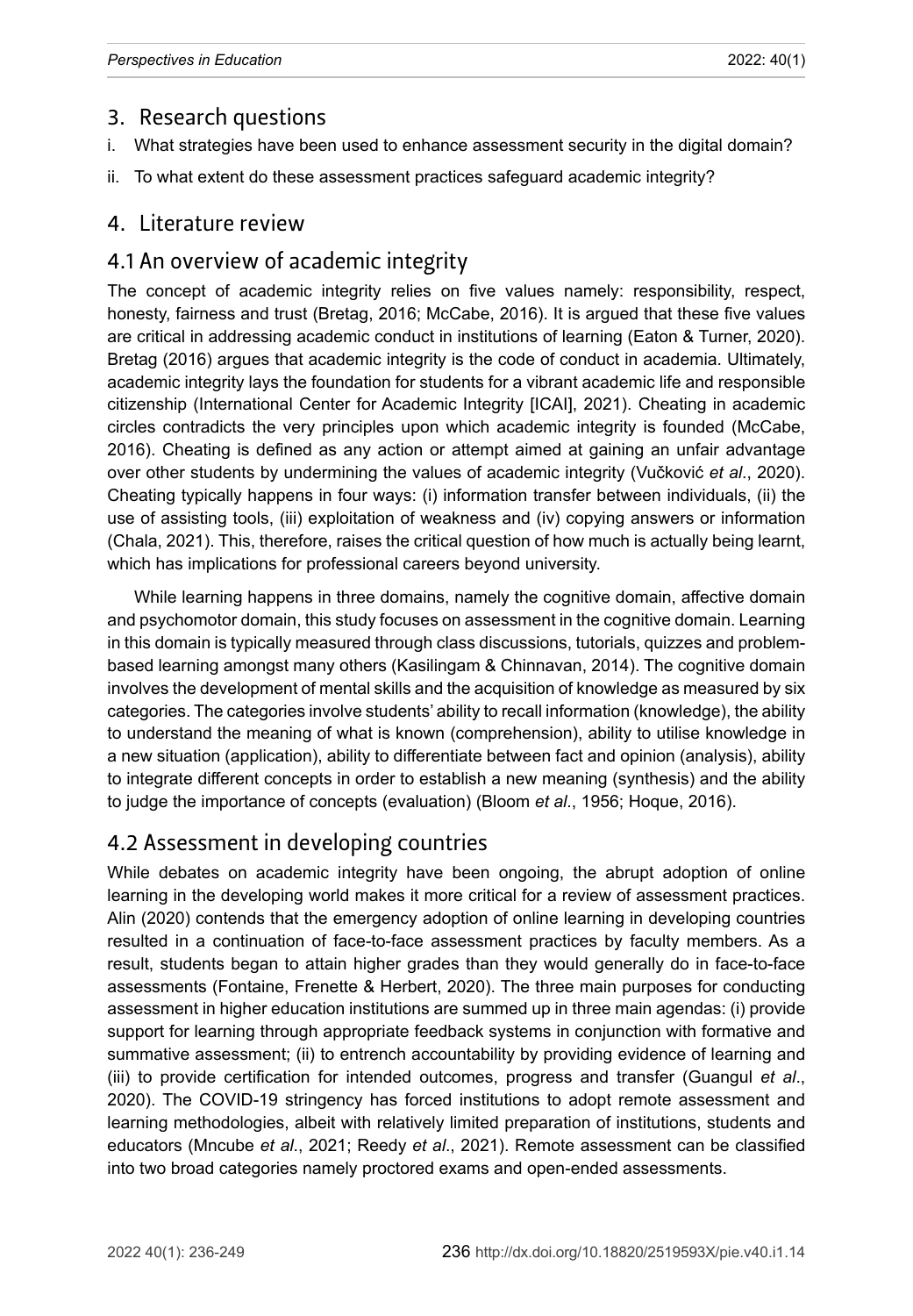Proctored exams are time-bound and invigilated in a classroom setup; this can be done remotely through digital learning management systems (Guangul *et al*., 2020). In most cases, institutions in developing countries were caught off-guard, this meant that effectively invigilating examinations was out of their reach and some had to forego exams (Mncube *et al*., 2021). Remote assessments have been criticised for some problems, chief of which is that such assessments are more stressful for students than contact-based ones, thus significantly affecting performance (Clark *et al*., 2020). Furthermore, proctored exams require well-established infrastructural setups (software and hardware), but this is usually a problem for students at some institutions who bemoan the lack of internet access and the digital divide between them and their more urban counterparts (Gamage, de Silva & Gunawardhana, 2020). Stable internet connections are a problem in such communities owing to developmental deficits in most developing countries (Muhuro & Kang'ethe, 2021). It is also argued that some students may in some cases be uncomfortable to undertake examinations under camera supervision due to personal or cultural reasons (Guangul *et al*., 2020).

Open-ended assessments on the other hand use assessments such as quizzes, openbook/take-home assessments, presentations/demonstrations and portfolios of evidence (Guangul *et al*., 2020; Daniels, *et al.,* 2021). It is contended that open-book/take-home assessments are highly vulnerable to cheating, and they ultimately disadvantage the cheater and other hardworking students in the same class whose hard work is not rewarded accordingly (Fontaine *et al*., 2020). This would potentially harm student morale and in some cases influence students to engage in academic dishonesty (Alin, 2020). Quizzes have been criticised for offering low stakes for students to demonstrate their understanding of taught content, but the randomisation of questions makes it more difficult for cheating to happen (Dicks, Morra & Quinlan, 2020). Presentations as a remote assessment during the pandemic have been conducted using web-based online conference systems such as Microsoft Teams, Skype, Zoom, etc. (Gamage *et al*., 2020). Regarding portfolios of evidence, students are expected to compile their best work from a given learning period and to critically reflect on what has been taught. This is done so that students can demonstrate what has been learnt through critical reflection (Daniels *et al*., 2021).

## 4.3 Assessment security in the digital domain

The notion that digital technology may aid the transformation of education, particularly assessment, is not new. This is because of its potentially positive features or affordances such as delivering more customised, immediate or engaging assessment experiences (Oldfield *et al*., 2013). However, assessment reform and security are becoming increasingly evident, especially if such reforms and security are to keep up with other theoretical, cultural and technical advancements that influence teaching and learning. In the subject of digital security, the term "*security*" is rarely adequately defined on a conceptual level, this is because, issues of security sometimes fall into dichotomous, binary conceptions, where anything is either judged "secure" or "insecure" (Organisation for Economic Co-operation and Development [OECD], 2019). However, when it comes to online learning, security implies that all authorised users have access to learning materials when they are needed (Adams & Blandford, 2003).

As hostile actors in recent times continue to take advantage of the COVID-19 pandemic, the danger of digital insecurity continues to grow, as evidenced by the rise in scams, academic cheating and phishing efforts connected to the COVID-19 pandemic (Riskiq, 2020). Various sectors such as education and businesses, as well as their different value chain partners,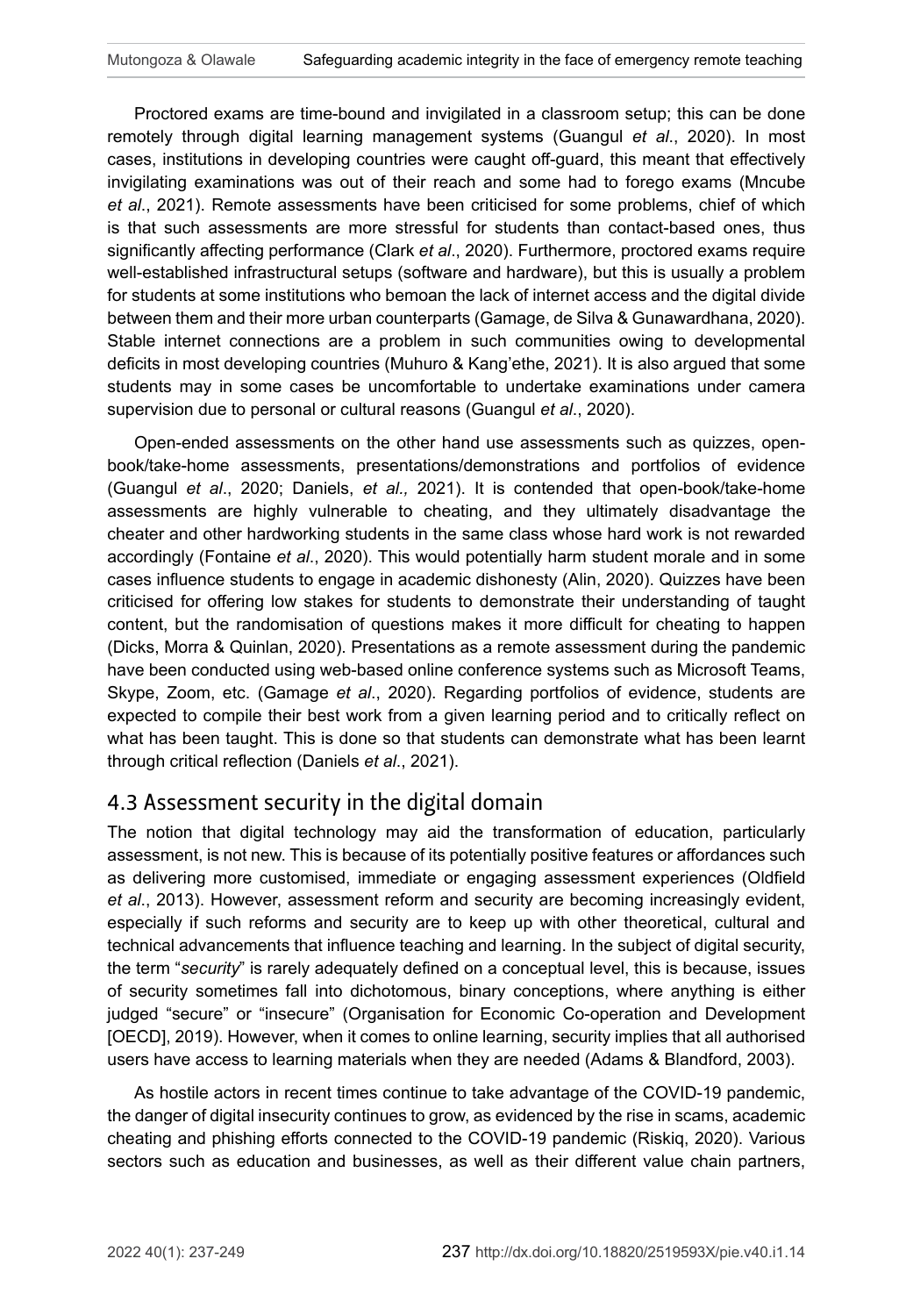relevant stakeholders and other external parties, remain exposed to danger. Given that online learning takes place over the internet, every component of an online learning system can be hacked or attacked which might result in illegal changes to educational assets and/or their destruction (Adams & Blandford, 2003; Chen & He, 2013; Riskiq, 2020).

In terms of online assessment, for students to complete their university education and show that they have attained the essential learning outcomes, both academic integrity and assessment security are required. Gamage *et al*. (2020) therefore argue that assessment security focuses more on preventing cheating in assessments and discovering any cheating that has happened, while academic integrity aims to provide students with the skills and beliefs needed to engage in ethical scholarship. While the two main purposes of assessment are to provide certification of achievement and to facilitate learning, assessment techniques, such as benchmark exams, online tests, and assignments run the danger of contract cheating (Gamage *et al*., 2020). Alin (2020) defines contract cheating as a form of academic dishonesty in which a student pays someone to do their work. This has increased ghost-written assignments, theses and other learning outputs (Chala, 2021). Similarly, while formal written tests may minimise contract cheating, they do not allow for the assessment of all forms of learning.

To ensure assessment security across several universities, vivas were used to prevent academic cheating and ensure assessment security (Gamage *et al*., 2020; Korkmaz & Toraman, 2020). Universities have begun to devise ways of ensuring assessment security, for example, annual university reviews aimed at improving the learning experience for everyone involved, including students, faculty and programme directors (Gamage *et al*., 2020; Clark *et al*., 2020). Similarly, while some universities maintain assessment security through adherence to strict deadlines, there is considerable evidence that deadlines are no longer effective in preventing students from cheating (Gamage *et al*., 2020; Eaton, 2020). In addition, academics might use "checkpoints" or advanced drafts, in maintaining assessment security. According to Gamage *et al*. (2020), checkpoints may be used to see if students are genuinely engaged in their academic work. It may also be used to keep track of research findings and conversations, as well as to perform online testing and evaluate group work in the face of emergency remote teaching and learning.

#### 5. Theoretical framework

This study is underpinned by the Hexagonal E-Learning Assessment Model (HELAM) that was developed by Ozkan and Koseler (2009). HELAM is a conceptual assessment model used to evaluate learner satisfaction in online learning and blended modes of learning (Ozkan, Koseler & Baykal, 2008). In this framework, the effectiveness of online learning is assessed in line with six dimensions: (i) technical issues: system quality; (ii) technical issues: service quality; (iii) technical issues: content quality; (iv) social issues: learner perspective; (v) social issues: instructor attitudes and (vi) supporting issues (see Figure 1 below).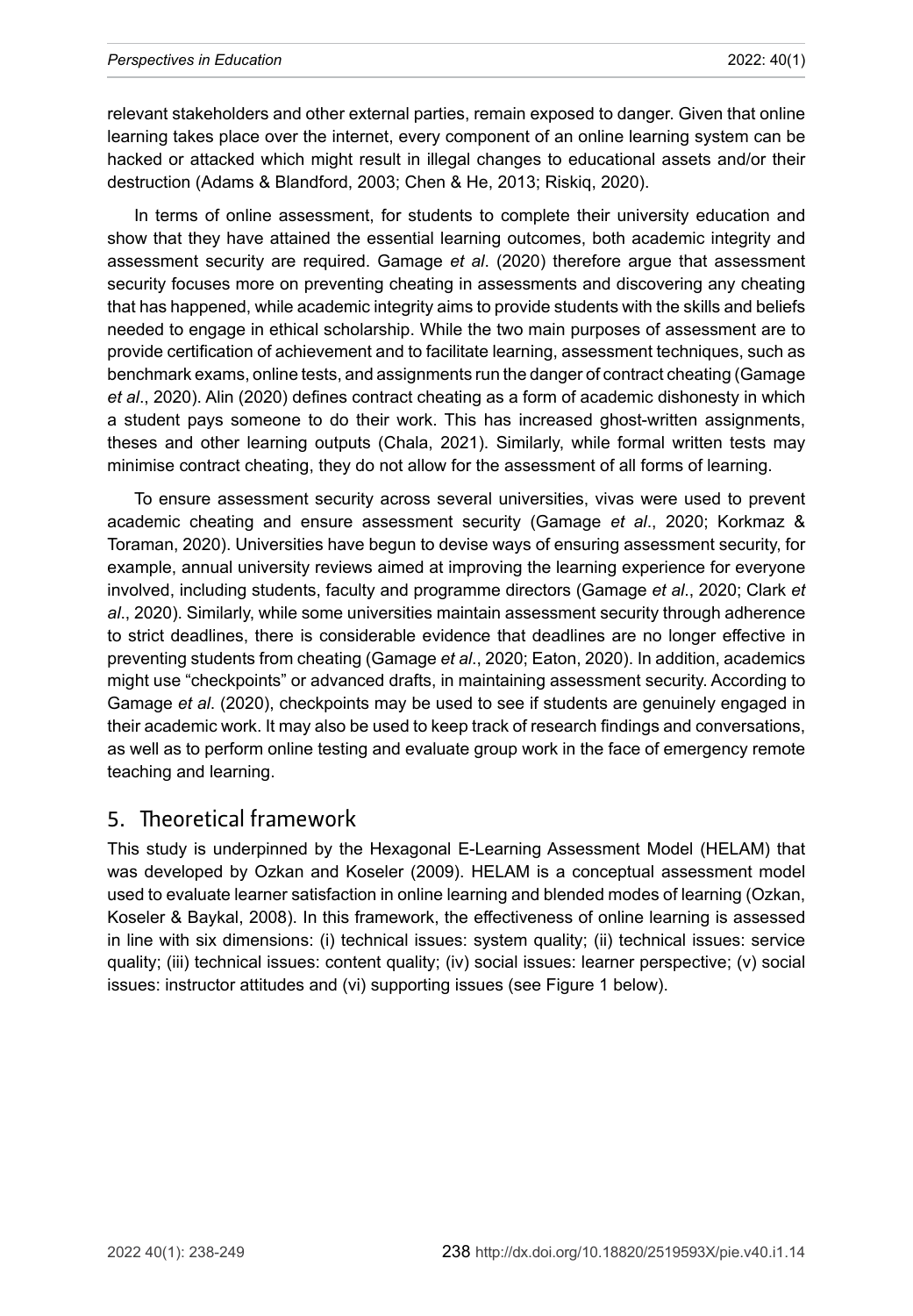

**Figure 1:** Ozkan and Koseler's (2009: 117) Hexagonal E-Learning Assessment Model

This study has only focused on sections E and F of HELAM and in particular F6 which relates to security. Security in online learning and assessment platforms aim to proof users from unauthorised access, secure learning-related data and other such aspects (Ozkan, Koseler & Baykal, 2008). Adopting this part of the framework was beneficial for this study because, in many ways, online learning systems are consumer-oriented, but their protection mechanisms focus on the organisational end, which is not necessarily consumer-oriented. As such, organisations safeguard their learning resources through firewalls and antimalware, yet most online security issues are attributed to a user's poor knowledge of security procedures and lack of education. This often has the consequence of information manipulation and loss of confidentiality.

## 6. Research methodology

#### 6.1 Research paradigm

The present study is underpinned by a pragmatist paradigm. Pragmatism as a research paradigm has its philosophical foundation in the historical contributions of the pragmatism philosophy (Maxcy, 2003), and as a result, it embraces a wide range of methods (Kaushik & Walsh, 2019). Pragmatism is founded on an inter-subjective ontological attitude that gives room to the existence of one and multiple realities (Kaushik & Walsh, 2019). According to Creswell and Plano Clark (2011), pragmatism recognises that there may be a single or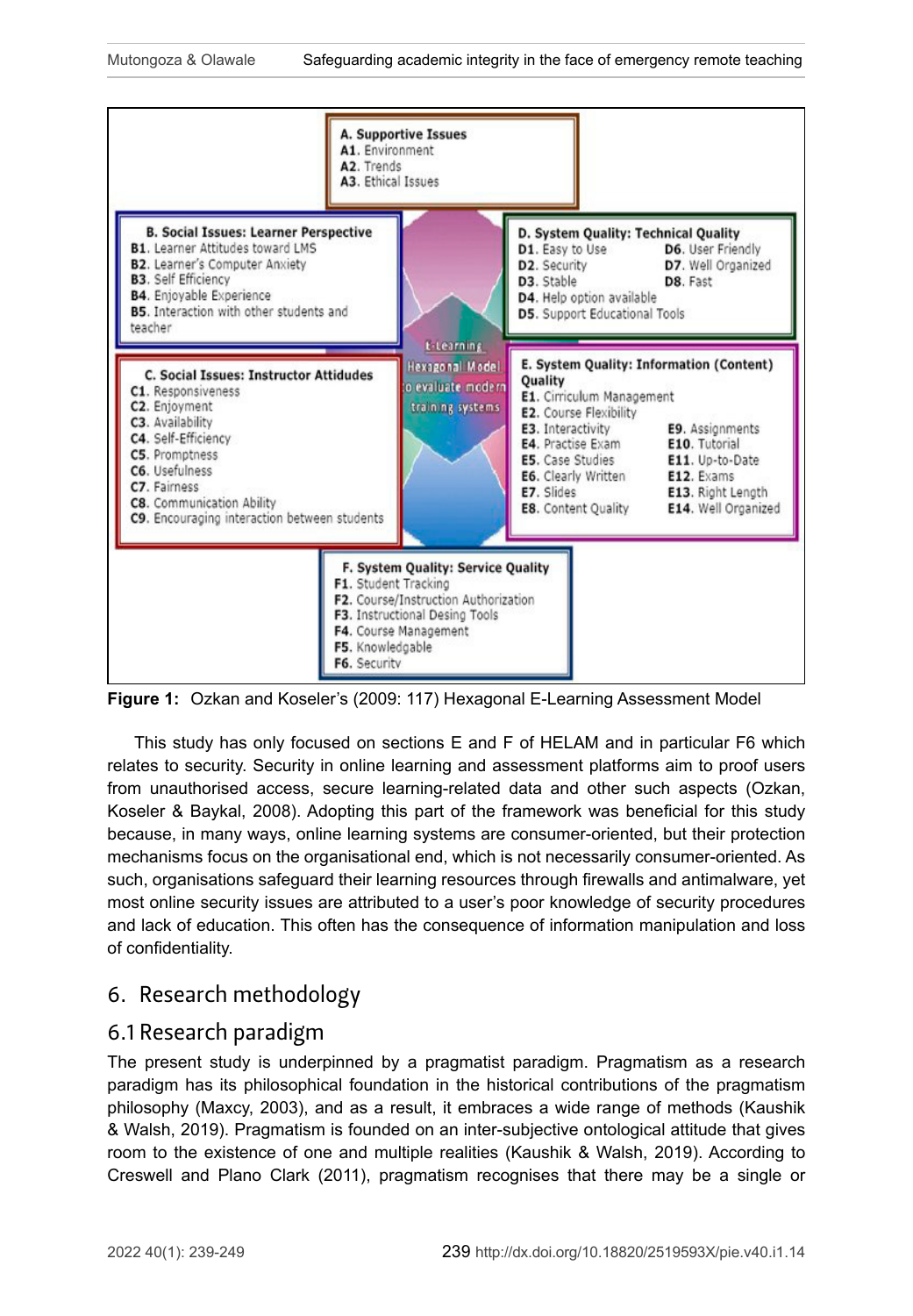numerous realities that may be investigated empirically. This means that pragmatism is not bound by any particular philosophical system or reality (Kaushik & Walsh, 2019). The pragmatist paradigm was found suitable for this study because it encourages researchers to concentrate on the two methods of inquiry (Morgan, 2014; Kaushik & Walsh, 2019) to solve practical issues in the actual world rather than categorise post-positivism and constructivism as two distinct ontological and epistemological groups.

#### 6.2 Research approach

To capture the widest range of data, a mixed-method research approach was chosen. A mixed-method research approach was possible because of the adoption of a pragmatic research paradigm. According to Creswell (2014), a mixed-method research approach is the combination of quantitative and qualitative approaches. The mixed-method approach was found suitable because it allowed the researchers to critically investigate the assessment practices in universities in developing countries and to examine how these universities have responded towards safeguarding academic integrity in the face of the emergency remote teaching and learning.

## 6.3 Research design

Based on the use of the mixed methods research approach, the present study employed a sequential exploratory mixed methods study design. In line with Berman (2017), we began with a qualitative data collection and analysis, followed by a quantitative data collection and analysis, after which the researchers entered a final phase of integrating the data from the two phases. The development of the quantitative survey questionnaire used was informed by the themes that emerged from the qualitative data analysis. This design proved useful in answering the research questions and drawing larger inferences from the findings.

## 6.4 Population, sample, and sampling technique

The population for our study comprised university managers, lecturers and students in the three (3) Southern African universities. The participating universities were from Botswana, Zimbabwe and South Africa. We utilised the convenience sampling technique for the qualitative phase and a simple random sampling technique for the quantitative phase of our study. This was informed by Creamer (2018) who argues that the main benefit of combining probabilistic and non-probability sampling techniques is that it easily supports the argument that results are generalisable to different contexts and populations. The sample for the qualitative phase comprised ten (10) students, three (3) lecturers and two (2) managers from each institution making a cumulative total of forty-five (45) participants who were conveniently sampled. In the quantitative phase, participants were selected using a simple random sampling technique through which thirty-five (35) students, five (5) lecturers and three (3) managers were selected for participation from each of the three institutions, making a collective total of one hundred and twenty-nine (129) participants.

## 6.5 Data collection instrument

In the qualitative phase, we utilised semi-structured online interviews because they offered rich in-depth explanations of the phenomenon under investigation while the quantitative phase utilised a survey questionnaire. According to Neuman (2014), a survey may be used for explanatory, descriptive and exploratory research. These data collection tools were essential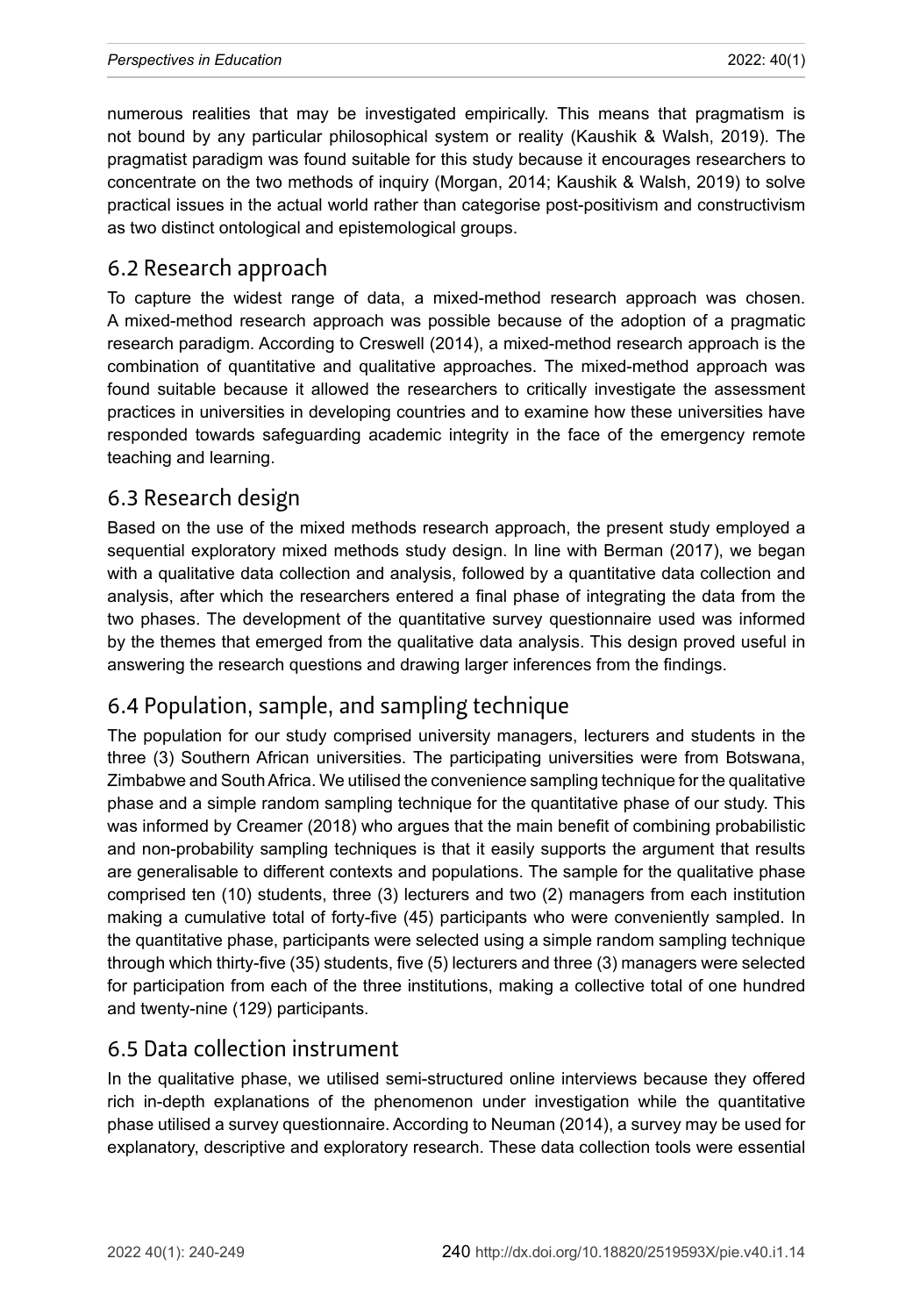in offering insights into assessment practices in Southern African universities and how they safeguard academic integrity in the face of emergency remote teaching and learning.

# 6.6 Data analysis and trustworthiness

For this study, data collected in the qualitative phase of the study was analysed thematically while data collected in the quantitative phase was analysed using descriptive statistics. During data analysis, qualitative and quantitative data were integrated to get deeper insights into the state of academic integrity in developing countries. To ensure data trustworthiness, triangulation was achieved using more than one unit of analysis. As such, responses from students, staff and faculty managers across the three (3) selected universities were triangulated to ensure the credibility of the research findings.

#### 6.7 Ethical considerations

Ensuring anonymity and informed consent were the primary ethical concerns for this study. This was discussed and agreed upon before the commencement of data collection. Permission was also obtained from the respective university gatekeepers before the commencement of data collection. Before the participants' consent was requested, they were given information about the research's aims, procedure and data usage. As such, the participants were also given the option of withdrawing from the study at any time, with the data from that respondent not being used.

#### 7. Results and discussion

We set out to investigate assessment security in the digital domain and to critically evaluate the assessment practices employed to safeguard academic integrity across three Southern African universities. In this section, results and discussions are presented under the following themes:

- Strategies used to enhance assessment security in the digital domain
- The effectiveness of assessment practices

## 7.1 Strategies used to enhance assessment security in the digital domain

To gather data on strategies used to enhance assessment security in the digital domain, we asked participants, "What strategies have been used at your institution to enhance security in online assessment?" Findings from the qualitative phase revealed that although the transition to online learning and assessment was abrupt, higher education institutions have generated creative strategies to ensure the continuity of learning and assessment. These strategies include the administering of several versions of the same examination, presenting students with case studies to apply theories learned, changing variables in examination papers to create uncertainty among the students and using "text-matching" software to detect plagiarism and check for originality of work done by students. A case in point can be drawn from a lecturer who opined,

To ensure that students do not cheat in online assessments, I usually give out questions that cannot bring immediate answers using search engines such as Google and the like. So, what I do is that before giving an online assessment, I Google the questions to see what comes up then I fine-tune the questions if Google provides an immediate answer. I do not like questioning that does not require knowledge application (Lecturer 3, University Z).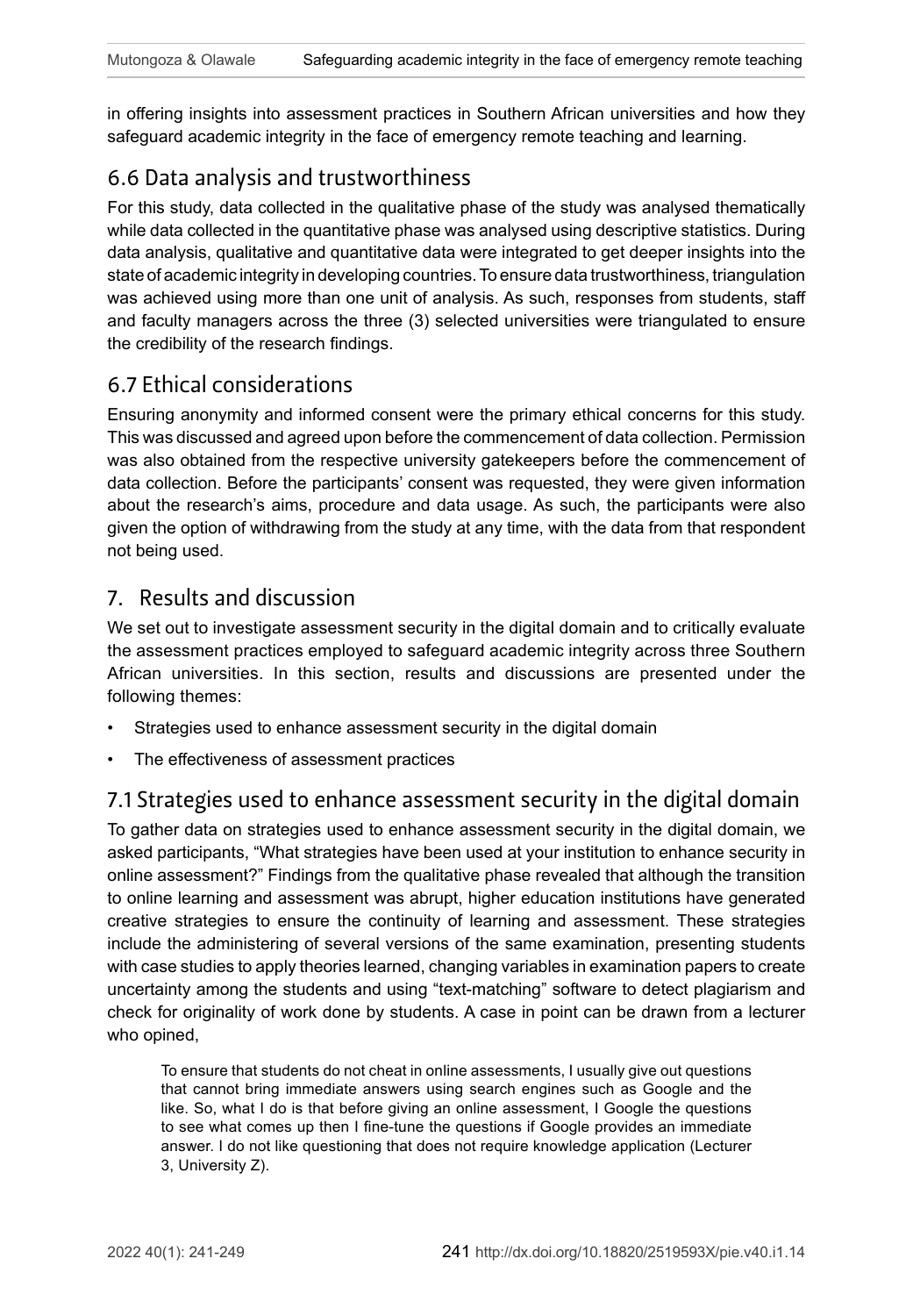Similar innovative strategies were also unearthed in the responses of students who noted that lecturers have managed to reduce the incidence of online cheating using diverse strategies where the same component is tested in different ways in the same class. For instance, a student stated,

Our lecturer is very clever, we never know what is coming unless after the exams have been written. He sometimes uses the same examination, only changing the numbers, names of things, or rearranges the exam questions in the paper to create uncertainty among the students…even if we wanted to copy, trying to figure out if we have the same thing takes too much time and you can end up exceeding the time limits. I think this has helped reduce cheating (Student 3, University X).

In support of the above, a lecturer also noted that,

We are encouraged by the faculty to create several versions of the same exam and to randomly distribute these different versions of the same exam to different groups of students. So, they often will not know who has a similar question paper with them… remember these are timed assessments so they cannot spend time trying to get the other students they have been grouped with (Lecturer 1, University X).

Responses from the university managers across the universities also echoed similar sentiments, albeit acknowledging the complexity of assessment in the context of developing countries. A case in point can be drawn from a manager who said,

It is very difficult to ensure assessment security with very limited resources...we can never guarantee that our assessments are hundred per cent secure. However, because we know that there are upright students who are principled, we usually provide platforms where reporting of collusion amongst students can be reported anonymously. We want to protect those reporting incidents of cheating so that they do not suffer any backlash (Manager 2, University Y).

Similarly, another participating manager in one of the universities stated that,

We encourage lecturers to employ a system in which students write their exams after receiving a password-protected paper (PDF or word) and after answering the questions by hand, they upload their scanned answer scripts for online marking. Another strategy that we employed for assessment security is to divide a long paper into smaller parts which are administered over smaller time frames (Manager 1, University Z).

Research findings from participants across the three universities further revealed that assessment security is ensured by setting high cognitive level questions that are not solely based on students' ability to recall information but premised on students' ability to apply theories learned. This could include asking students to provide a detailed explanation of processes followed to answer questions as opposed to merely providing answers without justifications. Our findings further revealed that universities use online platforms such as Blackboard Collaborate for oral presentations for smaller student groups, as well as asking students to sign and subscribe to the ideals of honour codes which holds them morally responsible to the values of academic integrity.

Research findings from the quantitative phase of the study in Table 1 below shows the different strategies that have been used across the participating institutions to deliver assessment and the frequency at which these strategies were employed to enhance security in online assessment.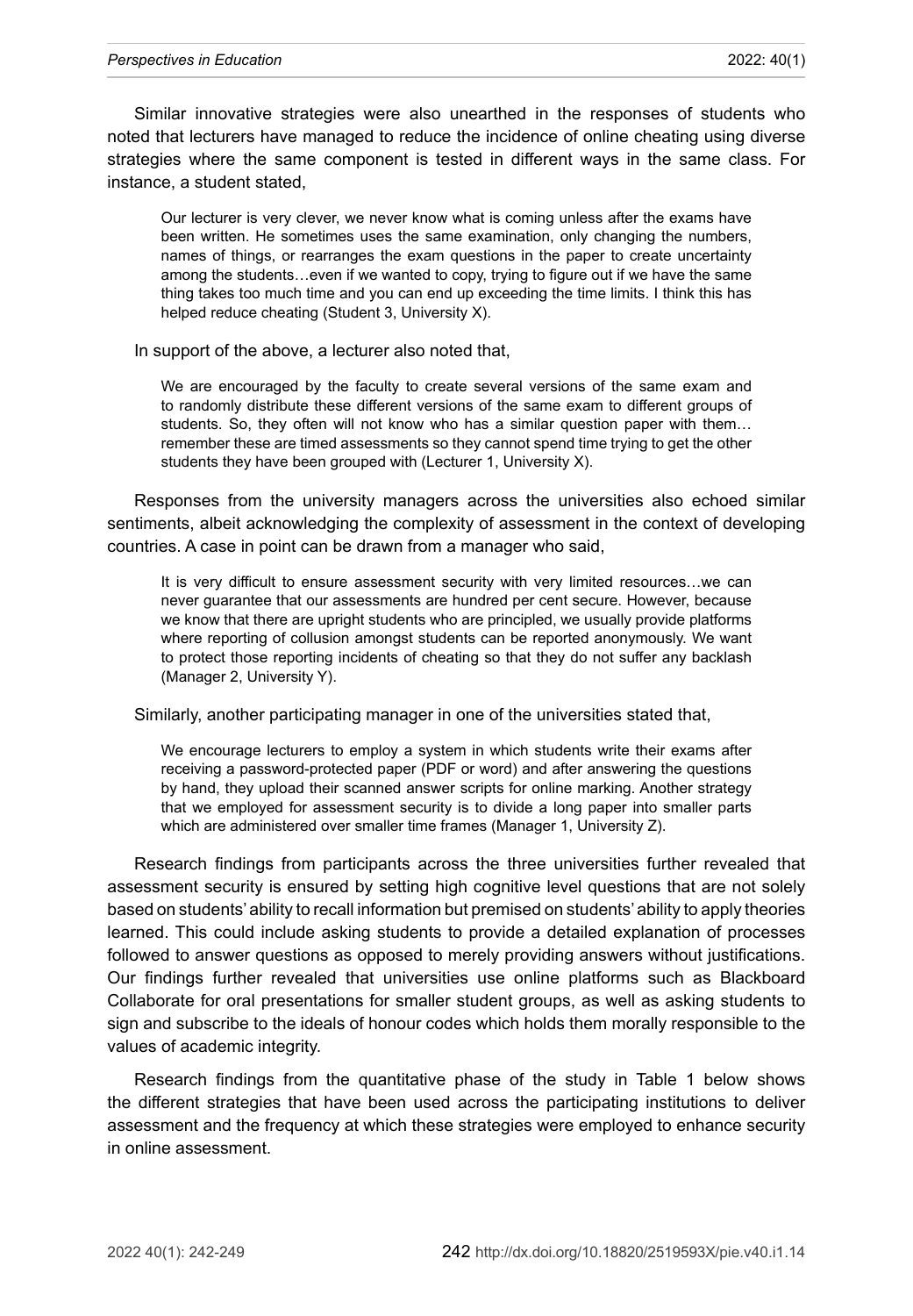|   | <b>Variables</b>                                                                        | <b>Frequency</b> | Percentages (%) |
|---|-----------------------------------------------------------------------------------------|------------------|-----------------|
|   | The use of "text-matching" software e.g. Turnitin,<br>SafeAssign, Wcopyfind, MOSS, etc. | 72               | 61              |
| 2 | Using moral codes to ensure students' accountability                                    | 15               | 12              |
| 3 | Encouraging students to report cheating and<br>collusion                                | 113              | 88              |
| 4 | Online invigilation e.g. the use of software such as<br>SpeedExam, Mercer   Mettl, etc. | 18               | 14              |
| 5 | Adjusting questioning techniques                                                        | 93               | 72              |

#### **Table 1:** Strategies employed to enhance assessment security

In the table above, research findings revealed that 88% of the participants believed that assessment security is enhanced in their institution by encouraging students to report any form of academic misconduct. This strategy was the most frequently identified followed by the adjusting of questioning techniques which was identified by 72% of the respondents. Furthermore, 61% of the participants acknowledged that their institutions were utilising textmatching software to detect plagiarism. The least acknowledged strategies were the use of online invigilation which stood at 14%, as well as students' adherence to moral codes which dissuades academic dishonesty, acknowledged by 12% of the participants.

Research findings from the qualitative and quantitative phase of the study revealed that institutions in developing countries rely more on strategies that do not involve novel technologies, this could be as a result of a lack of resources in the abrupt transition to online learning. As a result, these institutions often resort to the use of non-technological strategies of improving assessment security such as adjusting questioning techniques and setting of high cognitive level questions that do not merely rely on students' ability to recall information. These findings can be corroborated by Mncube *et al*. (2021) who found that because higher education institutions in developing countries were caught off guard by the COVID-19 pandemic, effective administration of online examinations remains an arduous task. This position can be explained by HELAM, which argues that for effective online teaching and assessment, institutions must ensure that security is effective. This means that systems must be easy to use, stable, user friendly, fast, well organised, support educational tools and must be secured (Ozkan & Koseler, 2009). Furthermore, given that online invigilated examinations require well-established infrastructural setups (software and hardware), this is usually a problem for students at institutions in developing countries who bemoan the lack of internet access and the digital divide between them and their more urban counterparts (Gamage *et al*., 2020). This has led to problems such as a high incidence of psychosocial challenges in higher education (Clark *et al*., 2020).

# 7.2 The effectiveness of assessment practices used to safeguard academic integrity

To elicit evidence on the effectiveness of assessment practices in the digital domain, participants were asked, "How effective are the assessment practices employed at your institution to safeguard academic integrity?" Findings from the qualitative study revealed that while assessment is used to provide learning support, entrench accountability and provide certification for intended outcomes, institutions in developing countries find it difficult to deliver secure assessment because students still find innovative ways of cheating. Participants revealed that students in developing countries sometimes resort to contract cheating, use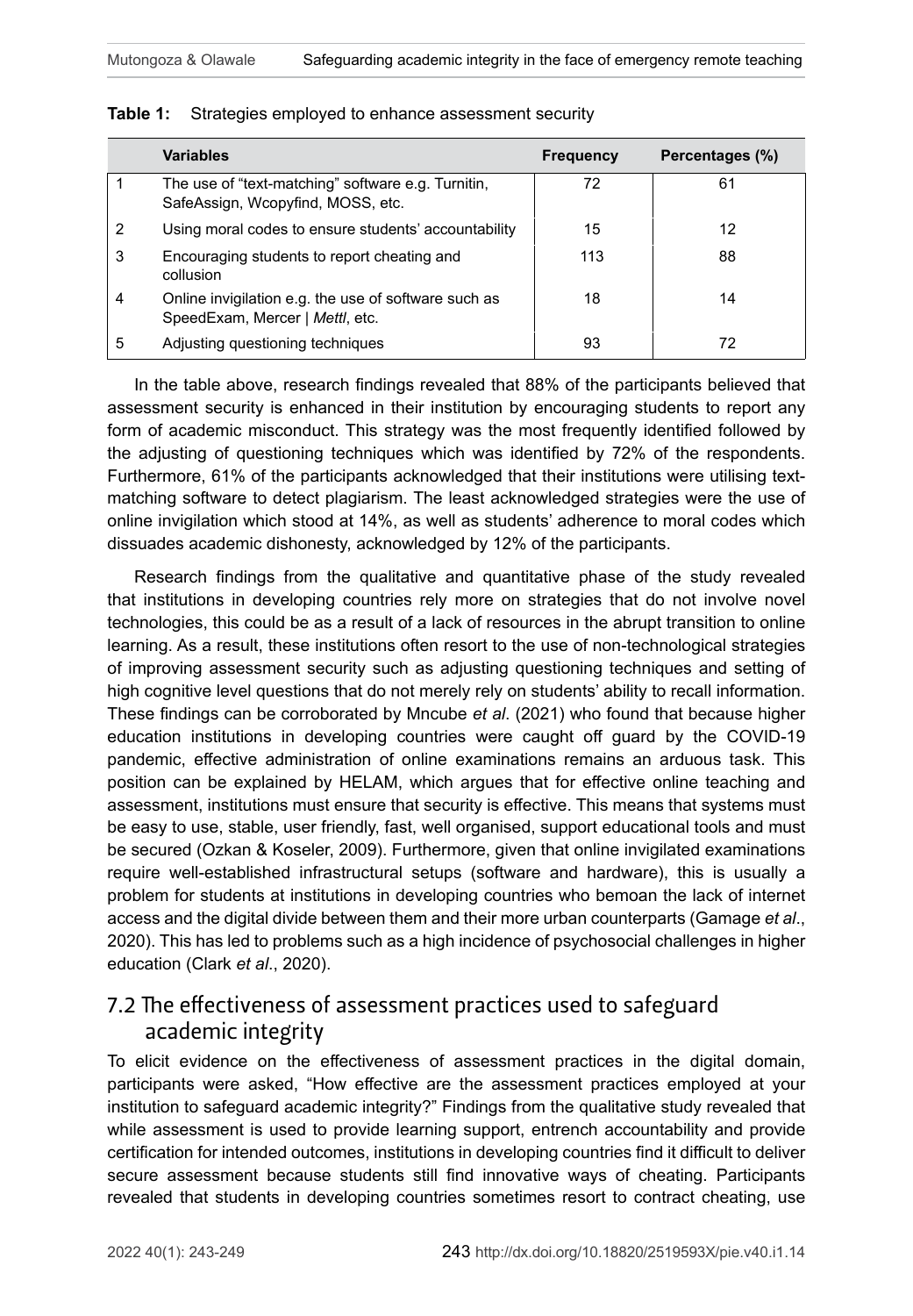online paraphrasing tools to evade detection by text-matching software and search for answers through the internet which undermines the effectiveness of assessment practices. An example can be drawn from a lecturer who opined,

While the university has tried to capacitate lecturers on the use of online assessment, the institution fell short when it came to the issue of capacitating students…I can say that online assessment is not effective because we just do not have the resources to enable its effectiveness. An example is that some months ago, the institution's subscription to Turnitin expired and we could not check for issues like plagiarism…the Blackboard licence usually expires, and we can go for days or weeks without access to online teaching platform - these are some of the challenges we are facing (Lecturer 1, University Y).

These sentiments were corroborated by a student who explained why the online assessment was almost impossible to implement successfully considering the challenges bedevilling developing countries. The student lamented,

Online assessment is not effective at all. It disadvantages students who are from poor rural areas where access to internet connectivity is limited. Sometimes I feel like online assessment is just an assessment of how accessible online technologies are. Why am I saying so? Students just copy and copy and copy – this has become the new way of life, so anyone who has access to mobile data and network connectivity is almost guaranteed of passing (Student 10, University Z).

Participants also revealed that there was a lack of willingness to transition into online learning which impinged on the effectiveness of online learning. A case in point can be drawn from a lecturer who posited,

Online assessment is not effective in our institution…people like me are too old to suddenly be asked to teach online. I have been working for the university for more than thirty years now, and overnight you ask me to teach and assess students online. These platforms of theirs are very confusing, they require intensive workshops for older staff and those whose technological skills are a bit behind…we, therefore, cannot effectively assess these students' work (Lecturer 5, University X).

In addition, students also highlighted that cheating was more rampant among their peers because of the unplanned transition to online learning. An example can be drawn from a student who said,

I have seen increases in the rate of cheating and academic misconduct, many students cheat nowadays as compared to when we were having invigilated assessments. We are not receiving adequate teaching, and some of these exams are just too difficult – some of our lecturers like seeing us failing…to survive, one decides to cheat. It is a matter of cheat or be cheated by the system. The authorities are the last people who can talk about academic integrity, there is no integrity to talk about when adequate teaching has not happened. So, students engage in contract cheating and sometimes you just pay someone – maybe a senior who is well-versed – to write for you. (Student 7, University Y).

A manager also lamented that despite the efforts put in place to reduce cheating, cheating was fast becoming a pandemic in higher education. The manager complained,

There is almost an arms race between students who are forever engineering new ways of cheating…being a rural institution it is difficult to invigilate students online. When we institute for example the use of text-matching software like Turnitin, students will try new strategies…a common tool is paraphrasing tools online. We cannot really say that online assessment is effective – we are just doing what can work in our context (Manager 3, University X).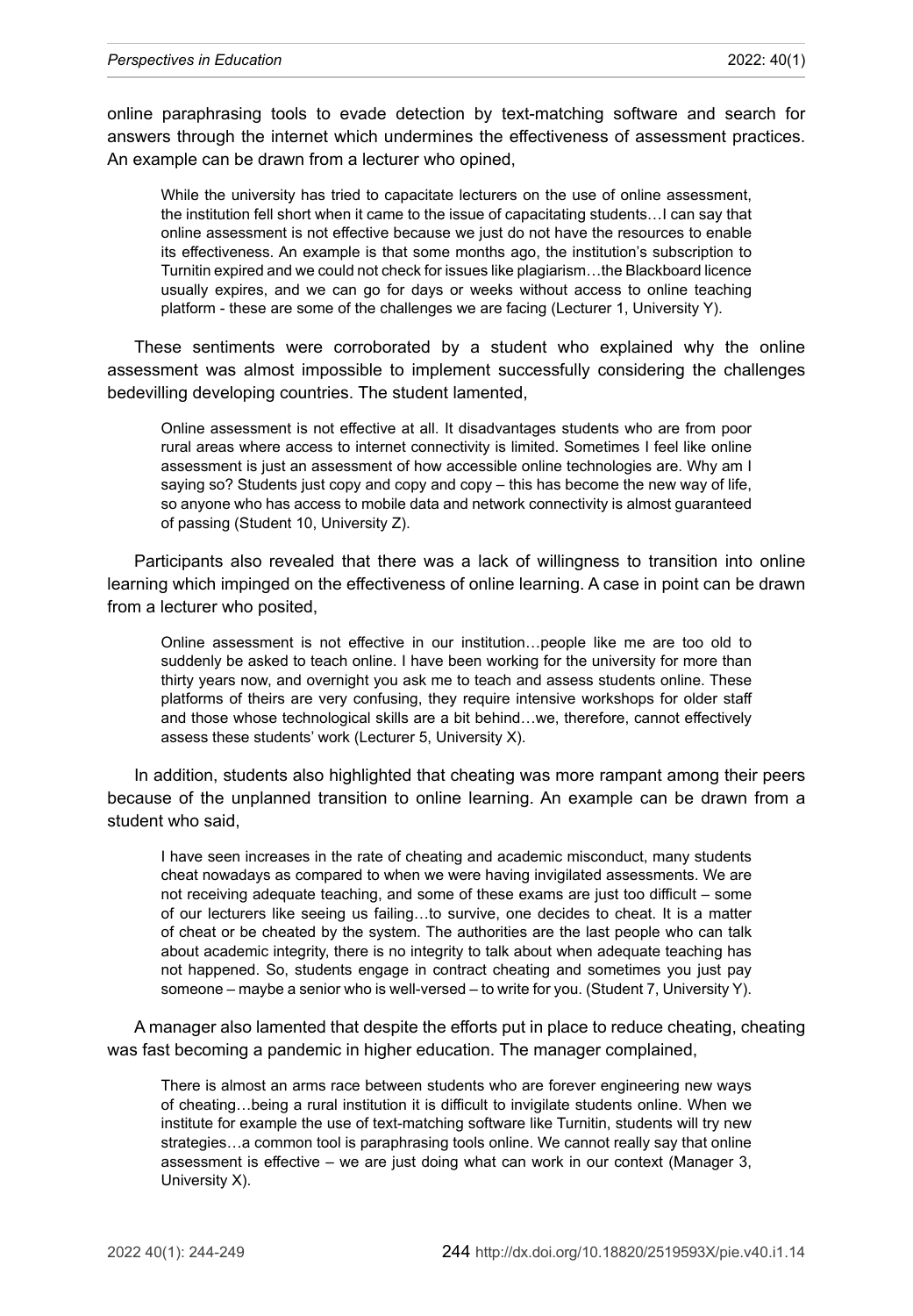Research findings from the quantitative phase of the study in Figure 2 below show the rate at which academic dishonesty happens in different online assessment practices according to respondent beliefs.



**Figure 2:** Perceived effectiveness of assessment practices used to safeguard academic integrity

Participants revealed that when assessment is undertaken using graded blogs, graded discussions and graded journals, 72% of the participants believed that a lot of cheating happens, while 22% noted that academic dishonesty was medium and a meagre 6% noted it as low. Furthermore, when it came to invigilated online assessments, a majority of 57% of the participants acknowledged that this form of assessment was not in use at their institution. Twenty-six per cent believed that academic dishonesty was low in invigilated online assessments, while 9% posited that it was low and 8% noted it to be high. When asked to rate the frequency of academic dishonesty in open-book online assessments, 77% of the participants noted that it was high, while 14% noted that it was medium and 9% believed it was low. Concerning the rate of cheating in un-invigilated online tests and examinations, 68% of the participants noted that it was high, while 17% said it was medium and 15% said that it was low.

Findings from both phases of the study reveal that although online assessment was introduced as a panacea to the discontinuity of learning amid the COVID-19 pandemic, the ineffectiveness of online assessment can be noted in the high rates of academic misconduct which has been reported in developing countries. These findings substantiate the view that assessment in developing countries in the wake of COVID-19 is highly susceptible to cheating and academic misconduct because in most cases, the transition to online pedagogies was abrupt and under-resourced (Suryaman *et al*., 2020). In fact, Ozkan and Koseler's (2009) HELAM (F6) is concisely based on the view that online learning systems are consumeroriented, but their protection mechanisms focus on the institution. This has potentially harmed students' morale and, in some cases, influenced students to engage in academic dishonesty (Alin, 2020). As such, it is argued that students are increasingly engaging in cheating in online assessments because of the lack of invigilation, pressures associated with trying to catch up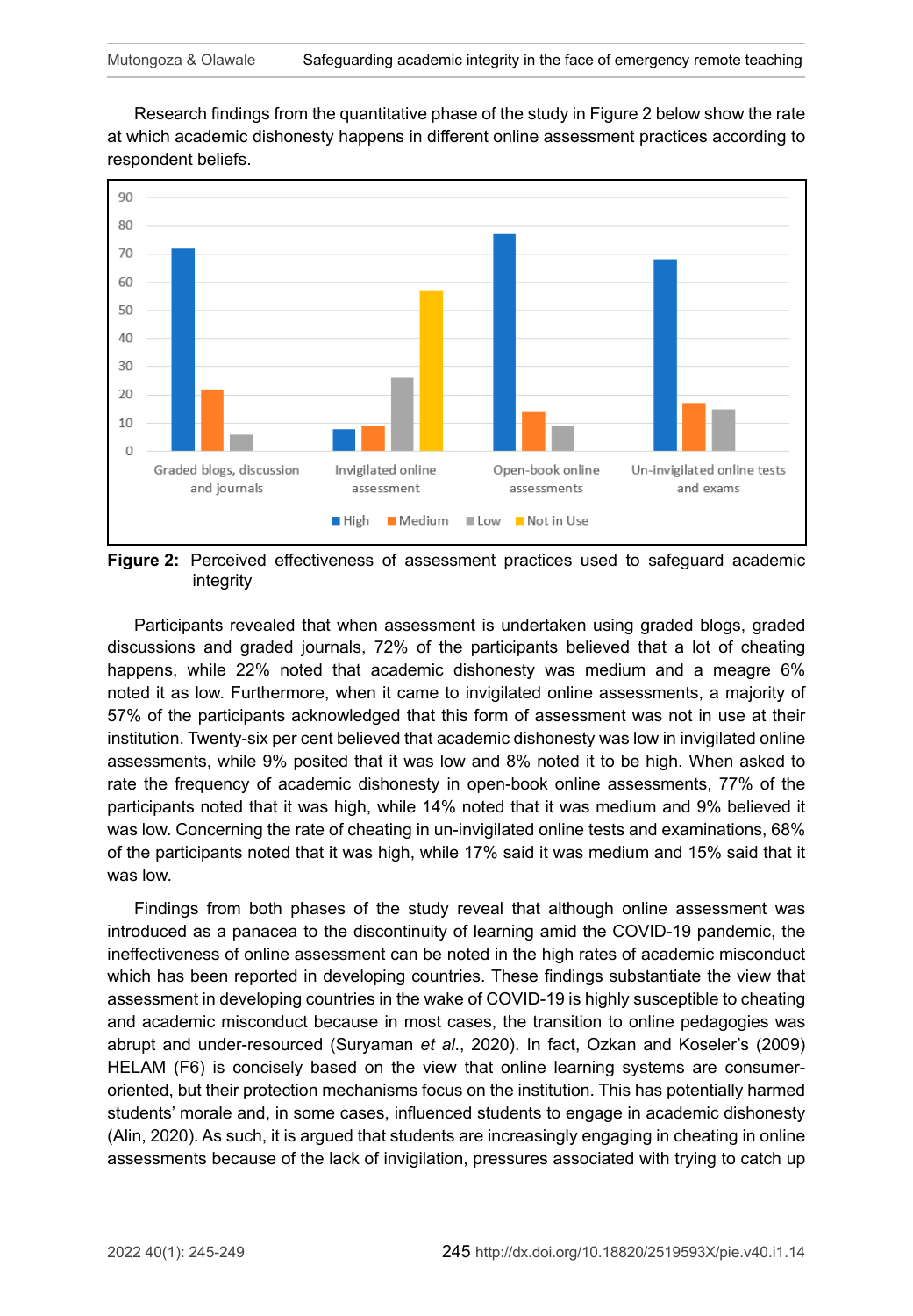with delayed academic schedules and resource inadequacies, among many others (Fontaine *et al*., 2020; Korkmaz & Toraman, 2020; Chala, 2021).

## 8. Conclusion and recommendations

We set out to examine assessment security in the digital domain and to critically evaluate the effectiveness of assessment practices employed to safeguard academic integrity in the context of three Southern African universities. Our results revealed that while higher education institutions endeavour to deliver quality assessment in the context of COVID-19, there exist challenges that impinge on the effectiveness of assessment in the digital domain. Our study established that institutions in developing countries rely majorly on strategies that do not involve novel technologies as a result of a lack of resources in the abrupt transition to online learning. As a result, institutions in developing countries often resort to the use of nontechnological strategies for improving assessment security. Based on the findings of the study, we recommend that to ensure the effectiveness of online assessments, faculty members must strive to ensure authentic assessment which seeks to replicate real-world experiences as closely as possible. We further recommend that struggling institutions collaborate with those institutions with suitable infrastructure and knowledge regarding online assessment to allow for the transfer of technological skills, knowledge and competencies. Finally, institutions must also consider focusing on formative forms of assessment and constant feedback mechanisms which can help students to track their progress towards course completion. We propose that this be done in consultation with students.

#### References

Adams, A. & Blandford, A. 2003. Security and online learning. In C. Ghaoui (Ed.). *Usability evaluation of online learning programs*. UK: IDEA Publishing. [https://doi.org/10.4018/978-1-](https://doi.org/10.4018/978-1-59140-105-6.ch018) [59140-105-6.ch018](https://doi.org/10.4018/978-1-59140-105-6.ch018)

Alin, P. 2020. Detecting and prosecuting contract cheating with evidence – a "doping test" approach. *International Journal for Educational Integrity*, 16: 1-13. [https://doi.org/10.1007/](https://doi.org/10.1007/s40979-020-00056-4) [s40979-020-00056-4](https://doi.org/10.1007/s40979-020-00056-4)

Berman, E. 2017. An Exploratory sequential mixed methods approach to understanding researchers' data management practices at UVM: Integrated findings to develop research data services. *Journal of eScience Librarianship*, 6: 1-24. <https://doi.org/10.7191/jeslib.2017.1104>

Bertram Gallant, T., Binkin, N. & Donohue, M. 2015. Students at risk for being reported for cheating. *Journal of Academic Ethics*, 13: 217-228.<https://doi.org/10.1007/s10805-015-9235-5>

Bloom, B.S., Engelhart, M.D., Furst, E.J., Hill, W.H. & Krathwohl, D.R. 1956. *Handbook I: cognitive domain*. New York: David McKay.

Bretag, T. 2016. Educational integrity in Australia. In: T Bretag (Ed.). *Handbook of academic integrity* (pp 1-13). Singapore: Springer. [https://doi.org/10.1007/978-981-287-079-7\\_2-1](https://doi.org/10.1007/978-981-287-079-7_2-1)

Chala, W.D. 2021. Perceived seriousness of academic cheating behaviours among undergraduate students: An Ethiopian experience. *International Journal for Educational Integrity*, 17: 1-15. <https://doi.org/10.1007/s40979-020-00069-z>

Chen, Y. & He, W. 2013. Security Risks and Protection in Online Learning: A Survey. *The International Review of Research in Open and Distance Learning*, 14: 108-127. [https://doi.](https://doi.org/10.19173/irrodl.v14i5.1632) [org/10.19173/irrodl.v14i5.1632](https://doi.org/10.19173/irrodl.v14i5.1632)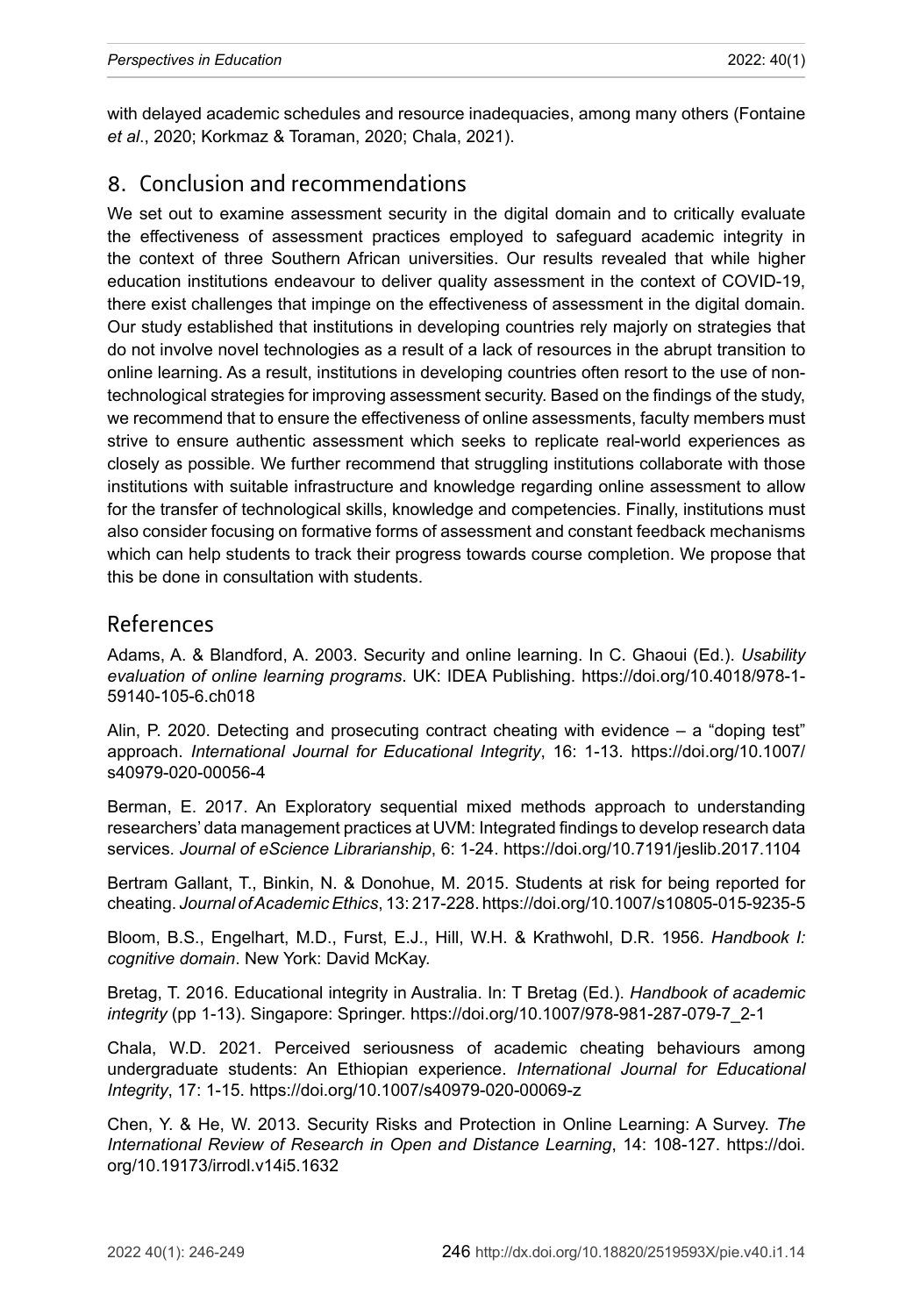Cirlan, E. & Loukkola, T. 2021. *Internal quality assurance in times of Covid-19*. Brussels, Switzerland: European University Association.

Clark, T.M., Callam, C.S., Paul, N.M., Stoltzfus, M.W. & Turner, D. 2020. Testing in the time of COVID-19: A sudden transition to unproctored online exams. *Journal of Chemical Education*, 97: 3413-3417. <https://doi.org/10.1021/acs.jchemed.0c00546>

Creamer, E.G. 2018. *An introduction to fully integrated mixed methods research*. Thousand Oaks, CA: SAGE.<https://doi.org/10.4135/9781071802823>

Creswell, J. 2014. *Research design: Qualitative, quantitative and mixed approaches*. Thousand Oaks, CA: Sage publications.

Creswell, J. & Plano Clark, V. 2011. *Designing and Conducting Mixed Methods Research*. Thousand Oaks: Sage.

Daniels, L.M., Geogan, L.D. & Parker, P.C. 2021. The impact of COVID-19 triggered changes to instruction and assessment on university students' self-reported motivation, engagement and perceptions. *Social Psychology of Education*, 24: 299-318. [https://doi.org/10.1007/](https://doi.org/10.1007/s11218-021-09612-3) [s11218-021-09612-3](https://doi.org/10.1007/s11218-021-09612-3)

Dicks, A.P., Morra, B. & Quinlan, K.B. 2020. Lessons learned from the COVID-19 crisis: Adjusting assessment approaches within introductory organic courses. *Journal of Chemical Education*, 97: 3406-3412. <https://doi.org/10.1021/acs.jchemed.0c00529>

Eaton, S. 2020. Academic Integrity During COVID-19: Reflections from the University of Calgary. *International Studies in Educational Administration*, 48: 80-85.

Eaton, S.E. & Turner, K.L. 2020. Exploring academic integrity and mental health during COVID-19: Rapid review. *Journal of Contemporary Education Theory & Research*, 4: 35-41.

Fontaine, S., Frenette, E. & Herbert, M.H. 2020. Exam cheating among Quebec's preservice teachers: The influencing factors. *International Journal for Educational Integrity*, 16: 1-18. <https://doi.org/10.1007/s40979-020-00062-6>

Gamage, K. A., de Silva, E. K., & Gunawardhana, N. 2020. Online delivery and assessment during COVID-19: Safeguarding academic integrity. *Education Sciences*, 10: 301-324. [https://](https://doi.org/10.3390/educsci10110301) [doi.org/10.3390/educsci10110301](https://doi.org/10.3390/educsci10110301)

Guangul, F.M., Adeel, S., Khalit, M.I. & Khidhir, B.A. 2020. Challenges of remote assessment in higher education in the context of Covid-19: A case study of Middle East College. *Educational Assessment, Evaluation and Accountability*, 32: 519-535. [https://doi.org/10.1007/](https://doi.org/10.1007/s11092-020-09340-w) [s11092-020-09340-w](https://doi.org/10.1007/s11092-020-09340-w)

Hart, L. & Morgan, L. 2010. Academic integrity in an online registered nurse to baccalaureate in nursing program. *The Journal of Continuing Education in Nursing*, 41: 498-505. [https://doi.](https://doi.org/10.3928/00220124-20100701-03) [org/10.3928/00220124-20100701-03](https://doi.org/10.3928/00220124-20100701-03)

Hodges, C., Moore, S., Lockee, B., Trust, T., & Bond, A. 2020. *The difference between emergency remote teaching and online learning*. Available at: [https://er.educause.edu/](https://er.educause.edu/articles/2020/3/the-difference-between-emergency-remote-teaching-and-online-learning) [articles/2020/3/the-difference-between-emergency-remote-teaching-and-online-learning](https://er.educause.edu/articles/2020/3/the-difference-between-emergency-remote-teaching-and-online-learning) [Accessed 20 June 2021].

Hoque, M.E. 2016. Three domains of learning: Cognitive, affective and psychomotor. *The Journal of EFL Education and Research*, 2: 45-52.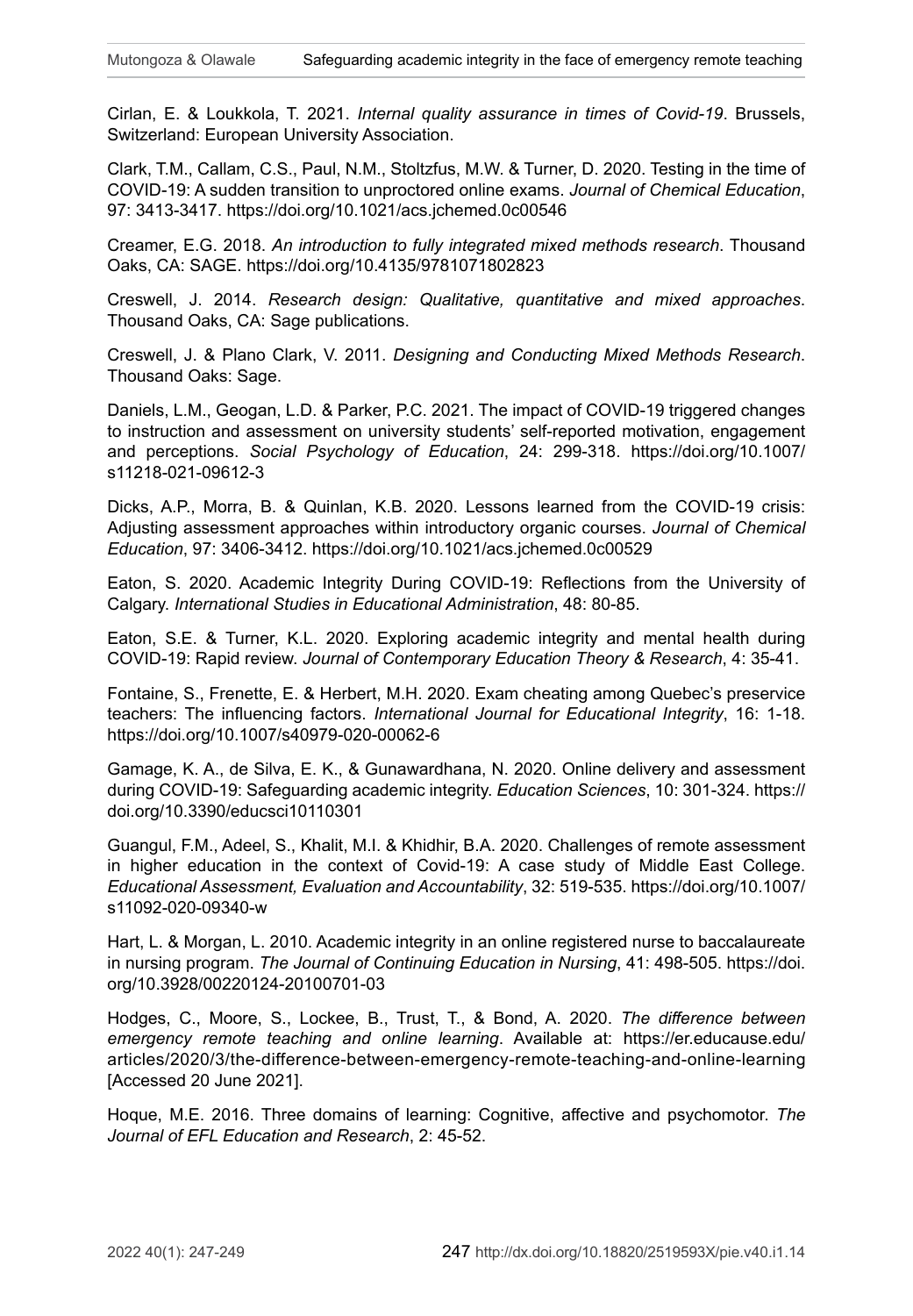International Center for Academic Integrity (ICAI). 2021*. The fundamental values of academic integrity,* third edition. Delaware: The International Center for Academic Integrity.

Kasilingam, G. & Chinnavan, E. 2014. Assessment of learning domains to improve student's learning in higher education. *Journal of Young Pharmacists*, 6: 27-33. [https://doi.org/10.5530/](https://doi.org/10.5530/jyp.2014.1.5) [jyp.2014.1.5](https://doi.org/10.5530/jyp.2014.1.5)

Kaushik, V. & Walsh, C. 2019. Pragmatism as a research paradigm and its implications for social work research. *Social Sciences*, 8: 255-272.<https://doi.org/10.3390/socsci8090255>

Kidwell, L.A. & Kent, J. 2008. Integrity at a distance: A study of academic misconduct among university students on and off-campus. *Accounting Education: An International Journal*, 17: S3-S16. <https://doi.org/10.1080/09639280802044568>

Korkmaz, G. & Toraman, Ç. 2020. Are we ready for the post-COVID-19 educational practice? An investigation into what educators think as to online learning. *International Journal of Technology in Education and Science*, 4: 293-309. <https://doi.org/10.46328/ijtes.v4i4.110>

Maxcy, S.J. 2003. Pragmatic threads in mixed methods research in the social sciences: The search for multiple modes of inquiry and the end of the philosophy of formalism. In A. Tashakkori, & C. Teddlie (Eds.). *Handbook of mixed methods in social and behavioral research* (pp. 51-89). Thousand Oaks: Sage.

McCabe, D. 2016. Cheating and honor: Lessons from a long-term research project. In T. Bretag (Ed.). *Handbook of academic integrity* (pp. 187-198). Singapore: Springer. [https://](https://doi.org/10.1007/978-981-287-098-8_35) [doi.org/10.1007/978-981-287-098-8\\_35](https://doi.org/10.1007/978-981-287-098-8_35)

McMillan, J. & Schumacher, S. 2010. *Research in education: Evidence-based enquiry*. New Jersey: Pearson Education.

Mncube, V.S., Mutongoza, B.H., & Olawale, B.E. 2021. Managing higher education institutions in the context of COVID-19 stringency: Experiences of stakeholders at a rural South African university. *Perspectives in Education*, 39(1): 390-409. [https://doi.org/10.18820/2519593X/pie.](https://doi.org/10.18820/2519593X/pie.v39.i1.24) [v39.i1.24](https://doi.org/10.18820/2519593X/pie.v39.i1.24)

Morgan, D. 2014. Pragmatism as a paradigm for social research. *Qualitative Inquiry*, 20: 1045-1053. <https://doi.org/10.1177/1077800413513733>

Muhuro, P. & Kang'ethe, S.M. 2021. Prospects and pitfalls associated with implementing blended learning in rural-based higher education institutions in Southern Africa. *Perspectives in Education*, 39(1): 427-441.<https://doi.org/10.18820/2519593X/pie.v39.i1.26>

Neuman, W.L. 2014. *Social research methods: Qualitative and quantitative approaches*. Essex: Pearson Education Limited.

Oldfield, A., Broadfoot, P., Sutherland, R. & Timmis, R. 2013. *Assessment in digital age: A research review*. Bristol: University of Bristol Graduate School of Education.

Organisation for Economic Co-operation and Development (OECD). 2019. *Measuring digital security risk management practices in business*. Paris, France: OECD Publishing.

Ozkan, S. & Koseler, R. 2009. Multi-dimensional students' evaluation of e-learning systems in the higher education context: An empirical investigation. *Computers & Education*, 53: 1285-1296. <https://doi.org/10.1016/j.compedu.2009.06.011>

Ozkan, S., Koseler, R., & Baykal, N. 2008. Evaluating learning management systems: Hexagonal e-learning assessment model (HELAM). *European and Mediterranean Conference*